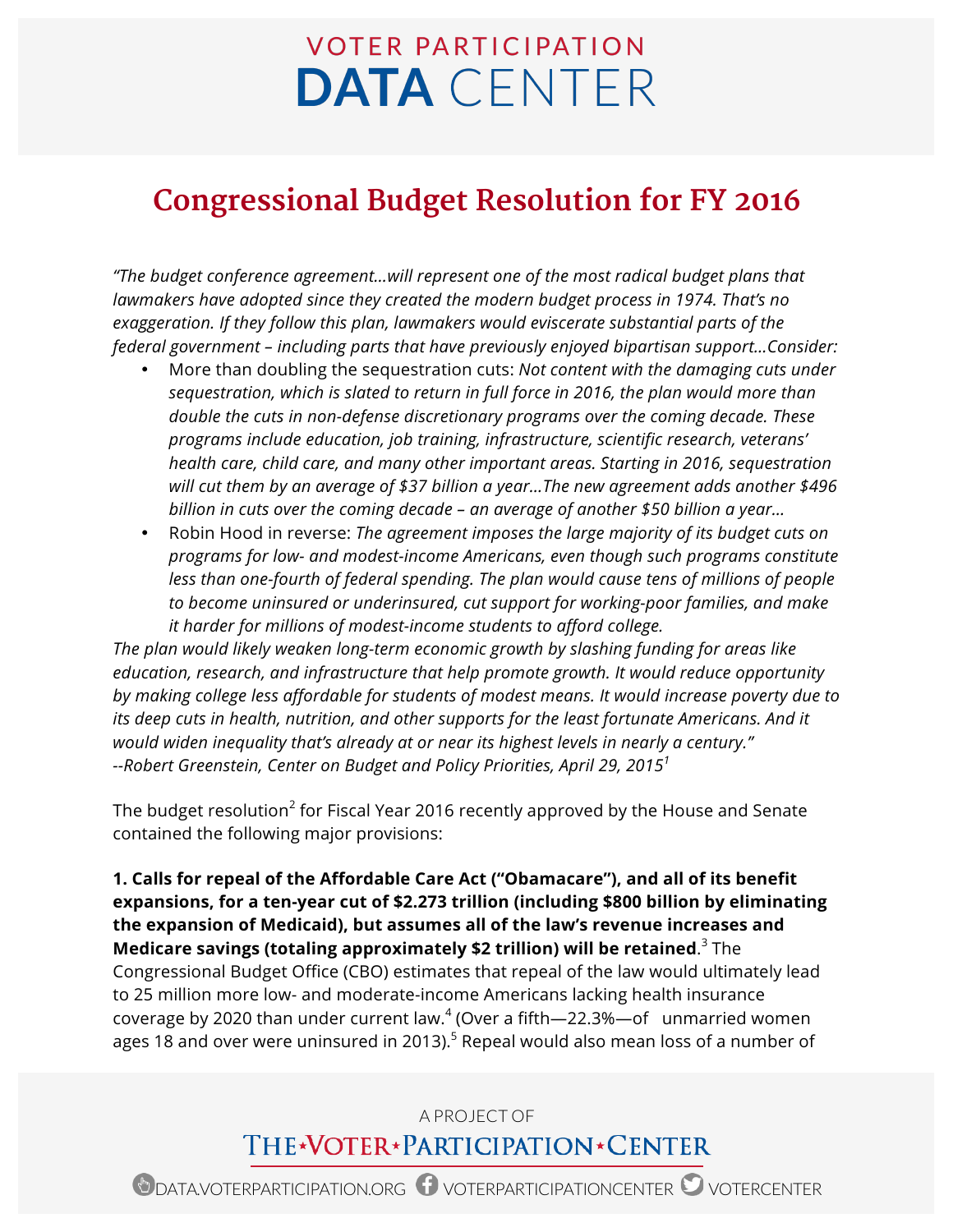health insurance reforms, including: coverage for young adults ages 19-25 under their parents' insurance plan (1.1 million young women have already benefitted from this provision); prohibition of the use of gender in determining premium costs, which ensures that women are not charged more than men for the same health coverage (prior to the Affordable Care Act, 92% of health insurance plans in the individual market were genderrated, usually resulting in women being charged more than men for the same coverage); prohibition of the denial of coverage based on pre-existing health conditions; and requirements for new health plans to provide coverage for preventive services (such as mammograms and prenatal care) with no co-payments or other cost-sharing (under which 48.5 million women with private health insurance and 26.8 million covered by Medicare have already benefitted).<sup>6</sup>

## **2. Achieves 63% of its non-defense cuts from programs targeted to people with low or modest incomes (including Medicaid, SNAP, and Pell Grants, among others) even though such programs account for just over one-fourth of non-defense spending.** 7 These cuts include (over the next ten years):

- Approximately \$500 billion in reductions in the Medicaid program, in addition to the \$800 million in cuts from repealing the ACA Medicaid expansion.<sup>8</sup> The impact of Medicaid cuts would fall disproportionately on women, who comprise nearly 70% of adult Medicaid beneficiaries and hold 80% of Medicaid-supported jobs.<sup>9</sup>
- Over \$200 billion in cuts in the Supplemental Nutrition Assistance Program (SNAP). $^{10}$ These cuts are being proposed in spite of evidence documenting the effectiveness of SNAP in alleviating hunger and poverty. For example, a 2014 report by the Census Bureau found that in 2013 SNAP kept over five million people above the poverty line, $11$  and a long-term study demonstrated that access to food stamps (the former name of the SNAP program) as a child significantly increased the economic selfsufficiency of women as adults. $12$
- \$120 billion in cuts to Pell Grants for college tuition, resulting in a one-third reduction in this key program for making college more affordable for low-income students.
- \$4 billion in cuts to the Head Start early childhood education program, likely to result in eliminating Head Start services for 400,000 children over the next decade.
- Potentially eliminates nutrition assistance for 1.2 million women, infants and children in the WIC program. $^{13}$

**3. Increases costs to current Medicare beneficiaries through repeal of the Affordable Care Act and its provisions for closing the "donut hole" in Part D prescription drug coverage (under which 9.4 million seniors have saved over \$15 billion to date) and providing preventive services without cost-sharing (39 million Medicare beneficiaries received such services in 2014), <sup>14</sup> and retains House report language endorsing a plan to shift the risks of growing health care costs onto seniors by converting Medicare into a voucher program under which future Medicare beneficiaries would receive a**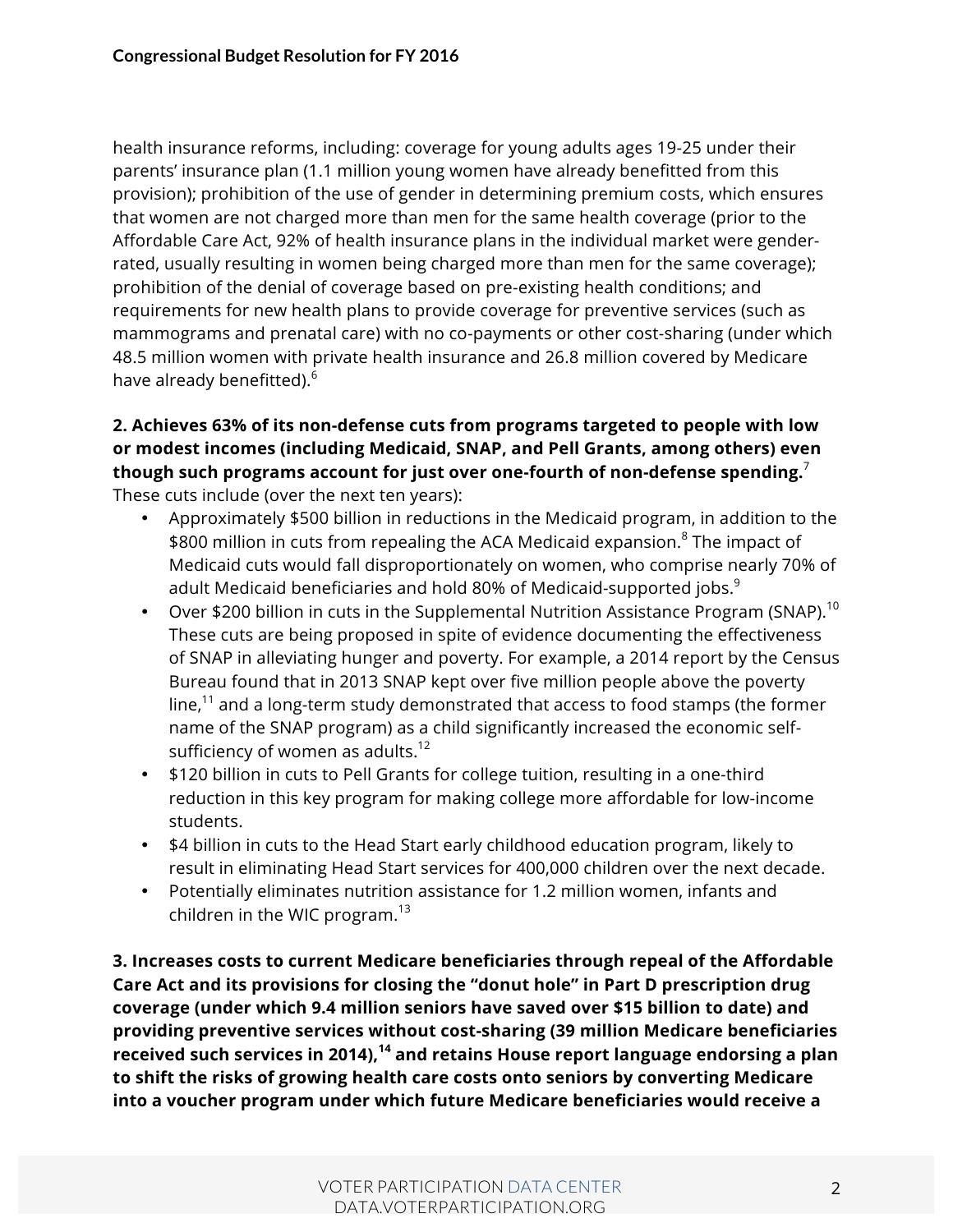**fixed premium-support payment toward the purchase of either a private health plan or traditional Medicare.**<sup>15</sup> A previous analysis of a similar voucher plan by the Center on Budget and Policy Priorities noted, "Over time, traditional Medicare would become less financially viable and could unravel – not because it was less efficient than the private plans, but because it was competing on an unlevel playing field in which private plans captured the healthier beneficiaries and incurred lower costs as a consequence."16

**4. Increases defense spending by \$170 billion through FY 2021 (by adding to the Overseas Contingency Operations account for war-related expenses) and by approximately \$50 billion from FY 2022-FY 2025, while cutting non-defense spending by \$4.4 trillion (\$5.1 trillion if Interest savings are included) over the ten-year period.**<sup>17</sup>

**5. Does not extend the expansions of the Earned Income Tax Credit and the Child Tax Credit (currently scheduled to expire in 2017), which provide 13 million low-income families with an average annual tax cut of approximately \$900,18 while seeking no reductions in tax expenditures (the over \$1 trillion a year in tax deductions, exclusions and credits that provide two-thirds of their benefits to the one-fifth of households with the highest incomes).**<sup>19</sup>

The final conference version of the FY 2016 budget resolution (S.Con.Res. 11) was approved by the House of Representatives on 4/30/15 by a vote of 226-197 (Roll Call #183—Yes: 226 Republicans; No: 183 Democrats, 14 Republicans), and by the Senate on 5/5/15 by a 51-48 margin (Record Vote #171—Yes: 51 Republicans; No: 44 Democrats, 2 Republicans, 2 Independents).20 Action now shifts to Congressional action on appropriations and other legislation through which the Republican leadership in the House and Senate will seek to implement the provisions of the budget resolution.

 $1$  Center on Budget and Policy Priorities, "Statement of Robert Greenstein on the New Congressional Budget Agreement," April 29, 2015, http://www.cbpp.org/press/statements/statement-of-robert-greenstein-on-the-newcongressional-budget-agreement.

<sup>&</sup>lt;sup>2</sup> "The budget resolution is a 'concurrent' congressional resolution, not an ordinary bill, and therefore does not go to the President for his signature or veto. It also requires only a majority vote to pass, and its consideration is one of the few actions that cannot be filibustered in the Senate. Because it does not go to the President, a budget resolution cannot enact spending or tax law. Instead, it sets targets for other congressional committees that can propose legislation directly providing or changing spending and taxes." Center on Budget and Policy Priorities, "Policy Basics: Introduction to the Federal Budget Process," http://www.cbpp.org/research/policybasics-introduction-to-the-federal-budget-process.

<sup>&</sup>lt;sup>3</sup> U.S. House of Representatives, Committee on the Budget, Democratic staff, "Republican Budget Conference Plan: Work Harder, Get Less," April 30, 2015, pp. 3, 7,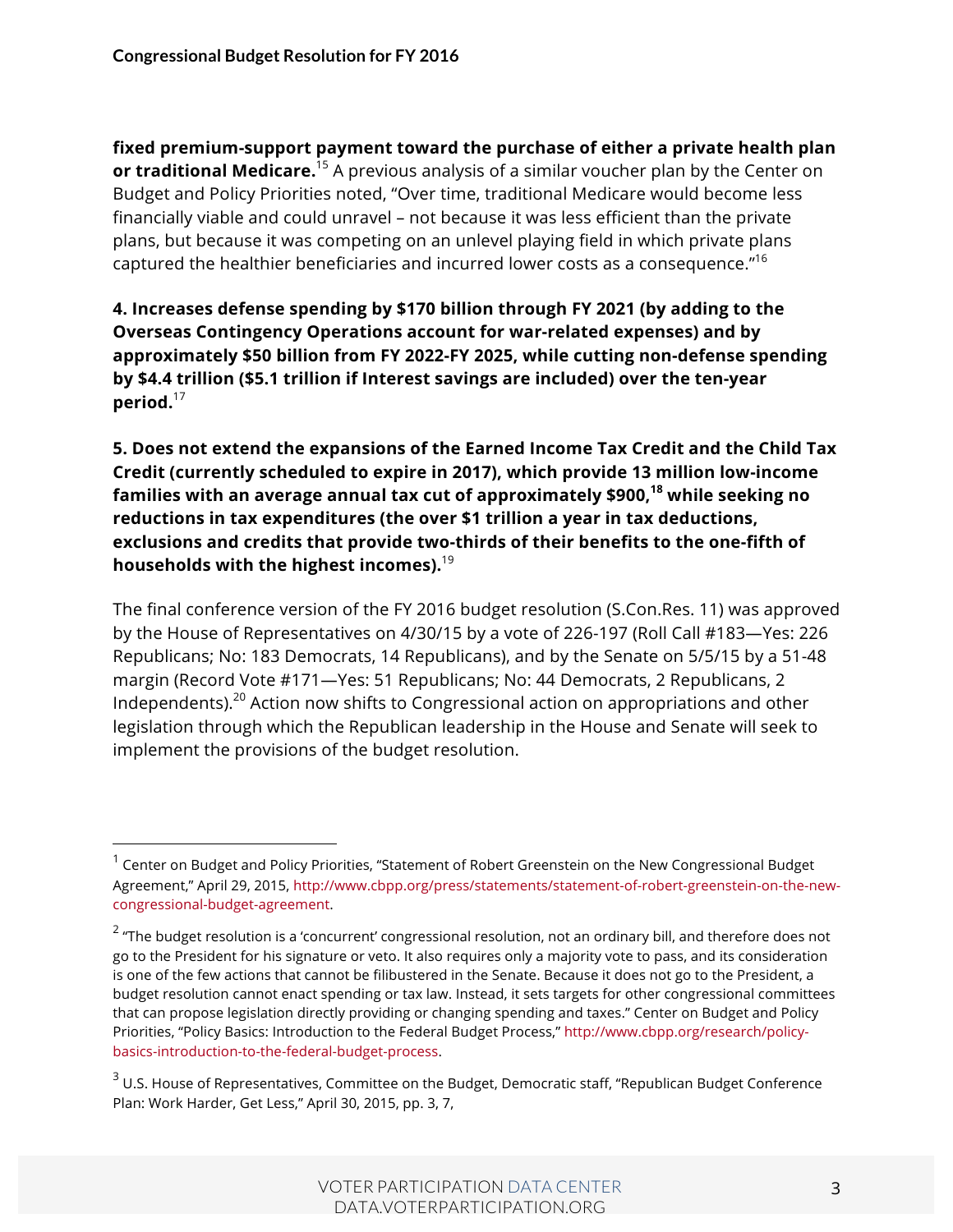http://democrats.budget.house.gov/sites/democrats.budget.house.gov/files/Summary%20of%20FY16%20budre s%20conference%20agreement\_FINAL%2004.30.15.pdf.

 $4$  Congressional Budget Office, "Insurance Coverage Provisions of the Affordable Care Act—CBO's March 2015 Baseline," March 2015, http://www.cbo.gov/sites/default/files/cbofiles/attachments/43900-2015-03- ACAtables.pdf.

<sup>5</sup> Census Bureau, "Current Population Survey: March Supplement," March 2014, http://thedataweb.rm.census.gov/ftp/cps\_ftp.html.

 $6$  Department of Health and Human Services, "The Affordable Care Act and Women," updated November 5, 2014, http://www.hhs.gov/healthcare/facts/factsheets/2012/03/women03202012a.html.

 $<sup>7</sup>$  Center on Budget and Policy Priorities, "Ten Serious Flaws in the Congressional Budget Plan," May 4, 2015,</sup> http://www.cbpp.org/research/federal-budget/ten-serious-flaws-in-the-congressional-budget-plan.

<sup>8</sup> U.S. House of Representatives, Committee on the Budget, Democratic staff, "Republican Budget Conference Plan: Work Harder, Get Less," April 30, 2015, p. 3,

http://democrats.budget.house.gov/sites/democrats.budget.house.gov/files/Summary%20of%20FY16%20budre s%20conference%20agreement\_FINAL%2004.30.15.pdf.

 $9$  National Women's Law Center, "The Ryan House Budget FY 2015: Slashes Vital Programs for Women and Families, Gives Trillions in Tax Cuts to Millionaires and Corporations," April 2014, http://www.nwlc.org/sites/default/files/pdfs/ryan\_house\_budget\_fy\_2015.pdf.

<sup>10</sup> U.S. House of Representatives, Committee on the Budget, Democratic staff, "Republican Budget Conference Plan: Work Harder, Get Less," April 30, 2015, pp. 3-4,

http://democrats.budget.house.gov/sites/democrats.budget.house.gov/files/Summary%20of%20FY16%20budre s%20conference%20agreement\_FINAL%2004.30.15.pdf.

<sup>11</sup> Census Bureau, "The Supplemental Poverty Measure: 2013," Table 5a. Effects of Individual Elements on SPM Rates: 2013, October 2014, http://www.census.gov/content/dam/Census/library/publications/2014/demo/p60- 251.pdf.

 $12$  Sarah Ayers, "The Safety Net Is Good Economic Policy," Center for American Progress, March 31, 2014, p. 4, http://www.americanprogress.org/wp-content/uploads/2014/03/RyanBudgetAyresStandard.pdf.

<sup>13</sup> U.S. Senate, Senate Budget Committee, "Sanders Review of Republican Budget Agreement Shows It Takes Us in the Wrong Direction," May 4, 2015, http://www.budget.senate.gov/democratic/public/index.cfm/pressreleases-news?ID=63af069f-0a5d-428a-b94f-94620790f8d0.

<sup>14</sup> Department of Health and Human Services, "Since 2010, 9.4 million people with Medicare have saved over \$15 billion on prescription drugs," February 24, 2015, http://www.hhs.gov/news/press/2015pres/02/20150224a.html.

<sup>15</sup> U.S. House of Representatives, Committee on the Budget, Democratic staff, "Republican Budget Conference Plan: Work Harder, Get Less," April 30, 2015, p. 3,

http://democrats.budget.house.gov/sites/democrats.budget.house.gov/files/Summary%20of%20FY16%20budre s%20conference%20agreement\_FINAL%2004.30.15.pdf.

<sup>16</sup> Paul Van de Water, "Medicare in Ryan's 2015 Budget," Center on Budget and Policy Priorities, April 8, 2014, p. 2, http://www.cbpp.org/files/4-8-14health.pdf.